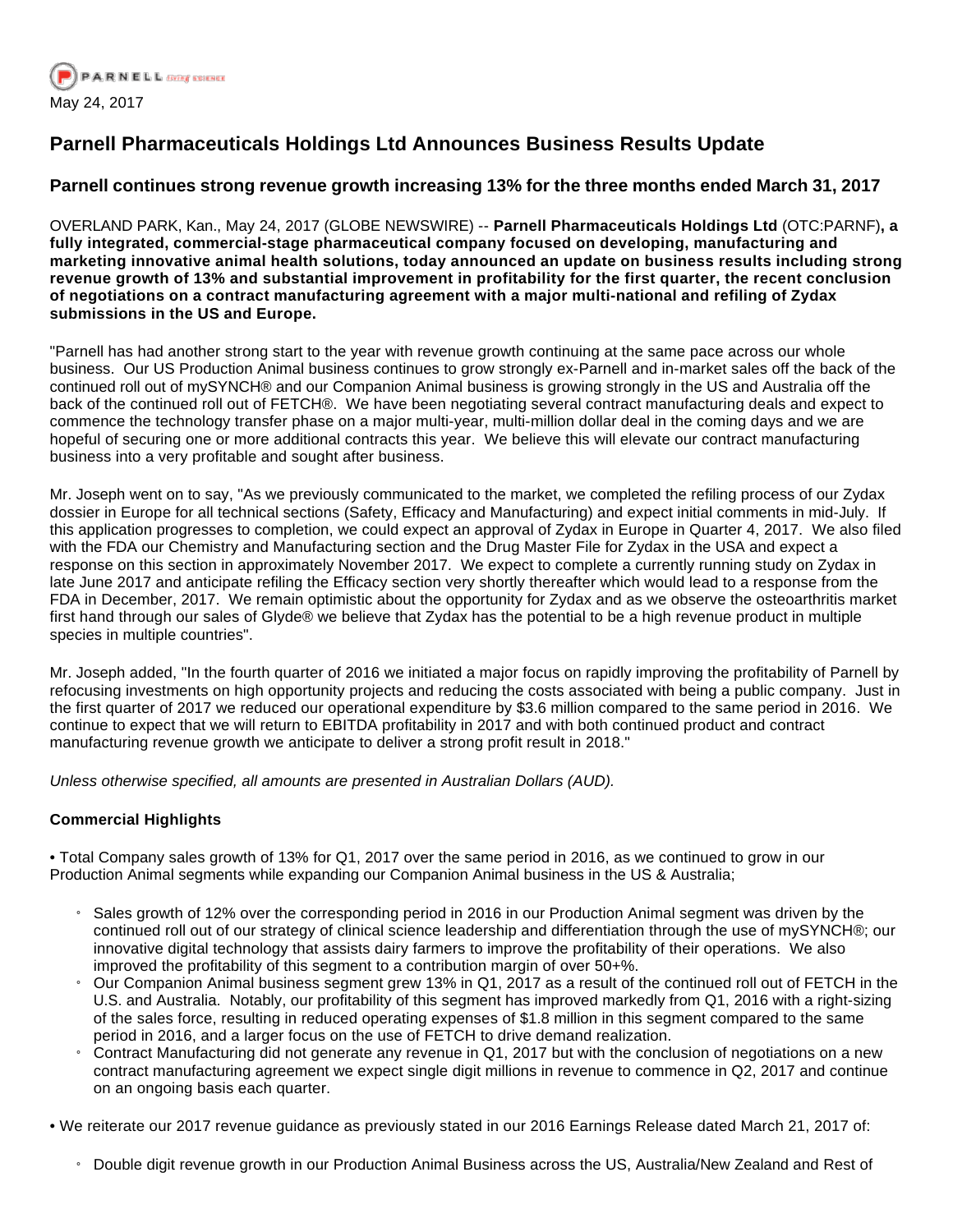World.

- » Companion Animal business is expected to achieve strong double digit revenue growth in the US and Australia
- » Contract Manufacturing will grow strongly in 2017 with the commencement of at least one new agreement and we will continue to increase our outbound activities to seek new contracts each year. We also expect to complete upgrades to our manufacturing facility to manufacture medicated chews for dogs and cats opening up new opportunities of contract manufacturing in the future.

### **Development Highlights**

• We have now completed the refiling of the Chemistry and Manufacturing Controls, or CMC, section as well as the Drug Master File, or DMF, for Zydax for dogs with the FDA. We believe that the time taken to compile these responses, including productive meetings with the Center for Veterinary Medicines, or CVM, section of the US FDA has placed in a strong position to have this section of the dossier approved.

• In compiling the CMC and DMF sections of the Zydax dossier, we also believe we have enhanced the robustness of the manufacturing process to even higher levels and this in turn has opened up the possibility to more rapidly pursue human indications for the active ingredient in Zydax and potentially has also enhanced our opportunities for additional patent filings. Whilst this process has taken longer than we desired it has been a process that has yielded significant uplift in the potential value of the Zydax asset. In particular we are hopeful that we will sign an agreement in the coming months with a partner company to progress the development of drugs for human use using the active ingredient of Zydax. In particular we believe there may be a path to market for some indications that are relatively short which could see revenues from human use within the next two to three years.

• Parnell also submitted a full response to the European Medicines Agency, or EMA, for Zydax for dogs. Unlike the US where a phased submission is permitted, all sections of an application dossier must be submitted in Europe simultaneously. We anticipate receiving a first response to this refiling from the EMA in mid-July and if successful could lead to a potential approval in Q4, 2017. The refiling of the full dossier in Europe now allows us to create a Common Technical Dossier, or CTD, for filing in multiple other countries including Canada, China and other potentially large markets for Zydax.

• We have nearly completed a study into the efficacy of Zydax, looking at different end-points that may in turn lead to an enhanced label for Zydax if approved by the FDA. Data from this study is expected to be available in late June 2017 and we expect to refile the Efficacy section of the Zydax dossier for dogs with the FDA shortly after that. If successful, this could lead to a potential approval of Zydax late in Q4, 2017.

• We expect to introduce new manufacturing capabilities at our FDA and EMA approved facility in Sydney, Australia. Specifically we are in the process of installing "Single Use" manufacturing technology which we believe enhances our sterility assurance (at a time when several other manufacturers are receiving warning letters from the FDA) and it also increases our operational efficiencies. We are also installing manufacturing equipment that will enable us to manufacture 'soft-chew' dosage forms for dogs and cats, which are a significantly preferred method of administration, with very few FDA approved facilities operating in this segment. We are also progressing new opportunities for manufacturing sterile injectable products in plastic vials. These vials have significant appeal in the production animal setting with glass vials posing a user safety and financial risk from vial breakage when dropped.

• We reiterate our 2017 guidance as previously stated in our 2016 Earnings Release dated March 21, 2017 of:

- » We expect to refile our dossier for Zydax for dogs in the US and Europe leading to a potential approval in both markets in Q4, 2017 and we expect to file applications in several additional countries in 2017.
- We also expect to progress development of Zydax for cats and the use of the active ingredient in Zydax in humans.
- » We expect to progress to pilot studies for PAR121 (bone healing) and PAR122 (skin healing)
- » We expect to further enhance the capabilities and operational efficiencies of our manufacturing facility thereby attracting new opportunities for contract manufacturing.

# **Corporate Highlights**

• With the recent refiling of Zydax in Europe and the US, we expect to recommence the process of appointing a marketing partner for the commercialization of Zydax in countries outside the US and Australia. We believe that with a potential nearterm approval the value of this asset has increased substantially.

• Completed negotiations on a contract manufacturing agreement with a major multi-national and progressed several other contract manufacturing opportunities which may complete in 2017.

• We reiterate our 2017 guidance as previously stated in our 2016 Earnings Release dated March 21, 2017 of: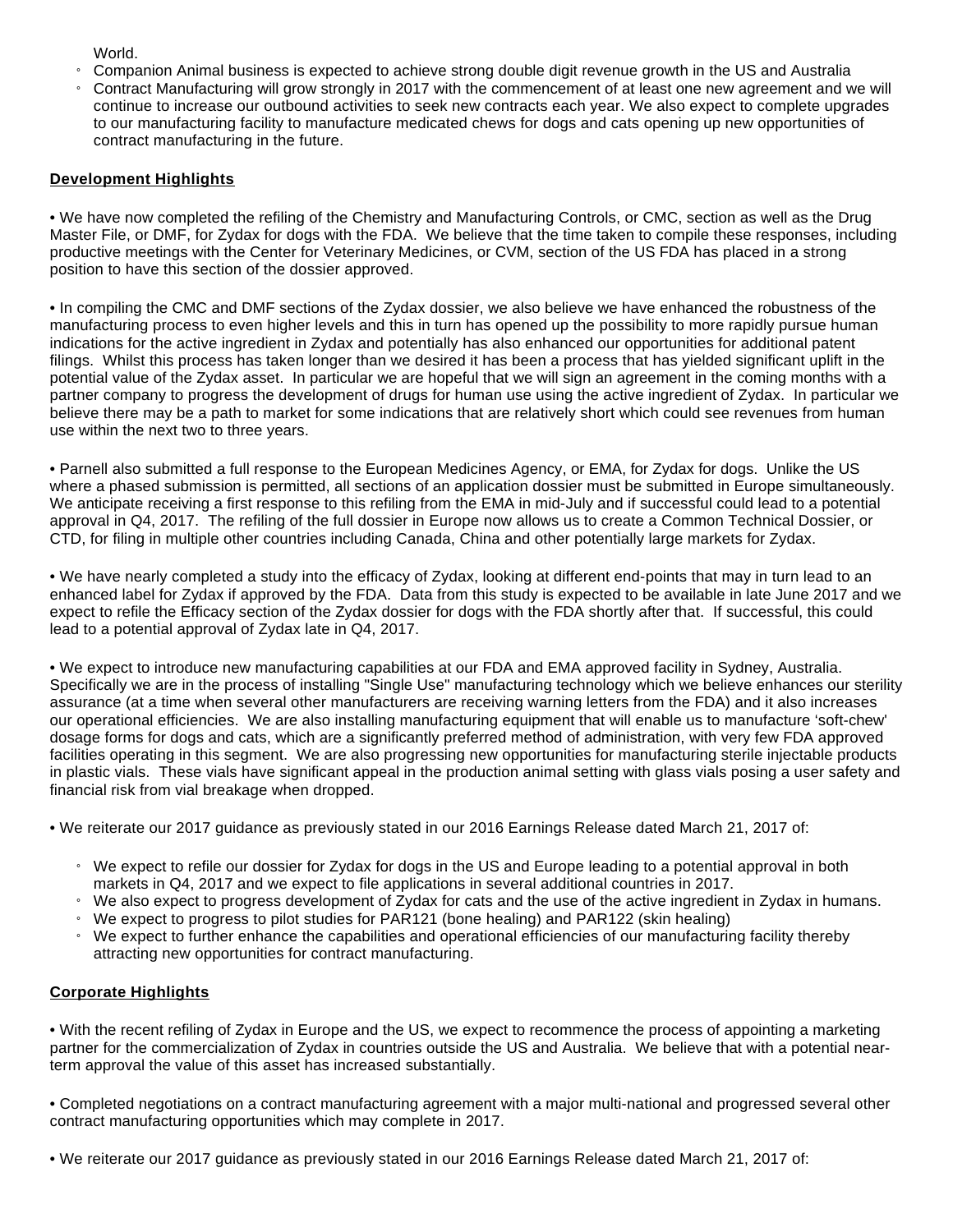» We expect to markedly improve our profitability returning to EBITDA profit in 2017 having removed over \$10 million in annualized costs from the business operations, including a large saving in corporate administration expenses as a result of moving from the NASDAQ to the OTC Open market.

### **Conference Call Information**

Management will host a conference call on May 24, 2017 at 5:00 pm ET to discuss the business update and answer questions. Investors and analysts may access the conference call by dialing (877) 244-6184 FREE (U.S./Canada) or (920) 663-6271 (International) and using the conference ID# 27440696.

A telephone replay will be available for one week following the call by dialing (855) 859-2056 FREE (U.S./domestic) and (404) 537-3406 using the conference ID# 27440696.

### **About Parnell**

Parnell (OTC:PARNF) is a fully integrated, veterinary pharmaceutical company focused on developing, manufacturing and commercializing innovative animal health solutions. Parnell currently markets five products for companion animals and production animals in 14 countries and augments its pharmaceutical products with proprietary digital technologies - FETCH™ and mySYNCH®. These innovative solutions are designed to enhance the quality of life and/or performance of animals and provide a differentiated value proposition to our customers. Parnell also has a pipeline of 7 drug products covering valuable therapeutic areas in orthopedics, dermatology, anesthesiology, nutraceuticals and metabolic disorders for companion animals as well as reproduction and mastitis for cattle.

For more information on the company and its products, please visit [www.parnell.com.](https://www.globenewswire.com/Tracker?data=eRl2j52n2_Okf9ChtNZT7pGpKaLi0wjHbee76obvv78gvmvMvtA1OGvQDT8ZgI3kXbPx8ADz-O3KtqxfIvD_SQ==)

#### **Cautionary Note Regarding Forward-Looking Statements**

This press release contains forward-looking statements and information within the meaning of the U.S. Private Securities Litigation Reform Act of 1995. Words such as "may," "anticipate," "estimate," "expects," "projects," "intends," "plans," "develops," "believes," and words and terms of similar substance used in connection with any discussion of future operating or financial performance identify forward-looking statements. Forward-looking statements represent management's present judgment regarding future events and are subject to a number of risk and uncertainties that could cause actual results to differ materially from those described in the forward-looking statements. These risks include, but are not limited to, risks and uncertainties regarding Parnell's research and development activities, its ability to conduct clinical trials of product candidates and the results of such trials, as well as risks and uncertainties relating to litigation, government regulation, economic conditions, markets, products, competition, intellectual property, services and prices, key employees, future capital needs, dependence on third parties, and other factors, including those described in Parnell's Annual Report on Form 20-F filed with the Securities and Exchange Commission, or SEC, on March 4, 2017, along with its other reports filed with the SEC. In light of these assumptions, risks, and uncertainties, the results and events discussed in any forward-looking statements contained in this press release might not occur. Investors are cautioned not to place undue reliance on the forward-looking statements, which speak only as of the date of this press release. Parnell is under no obligation, and expressly disclaims any obligation, to update or alter any forward-looking statements, whether as a result of new information, future events, or otherwise.

CONTACT:

For more information, contact:

Parnell Pharmaceuticals Holdings

Robert Joseph, 913-274-2100

[robert.joseph@parnell.com](mailto:robert.joseph@parnell.com)

Brad McCarthy, 913-274-2100

[brad.mccarthy@parnell.com](mailto:brad.mccarthy@parnell.com)